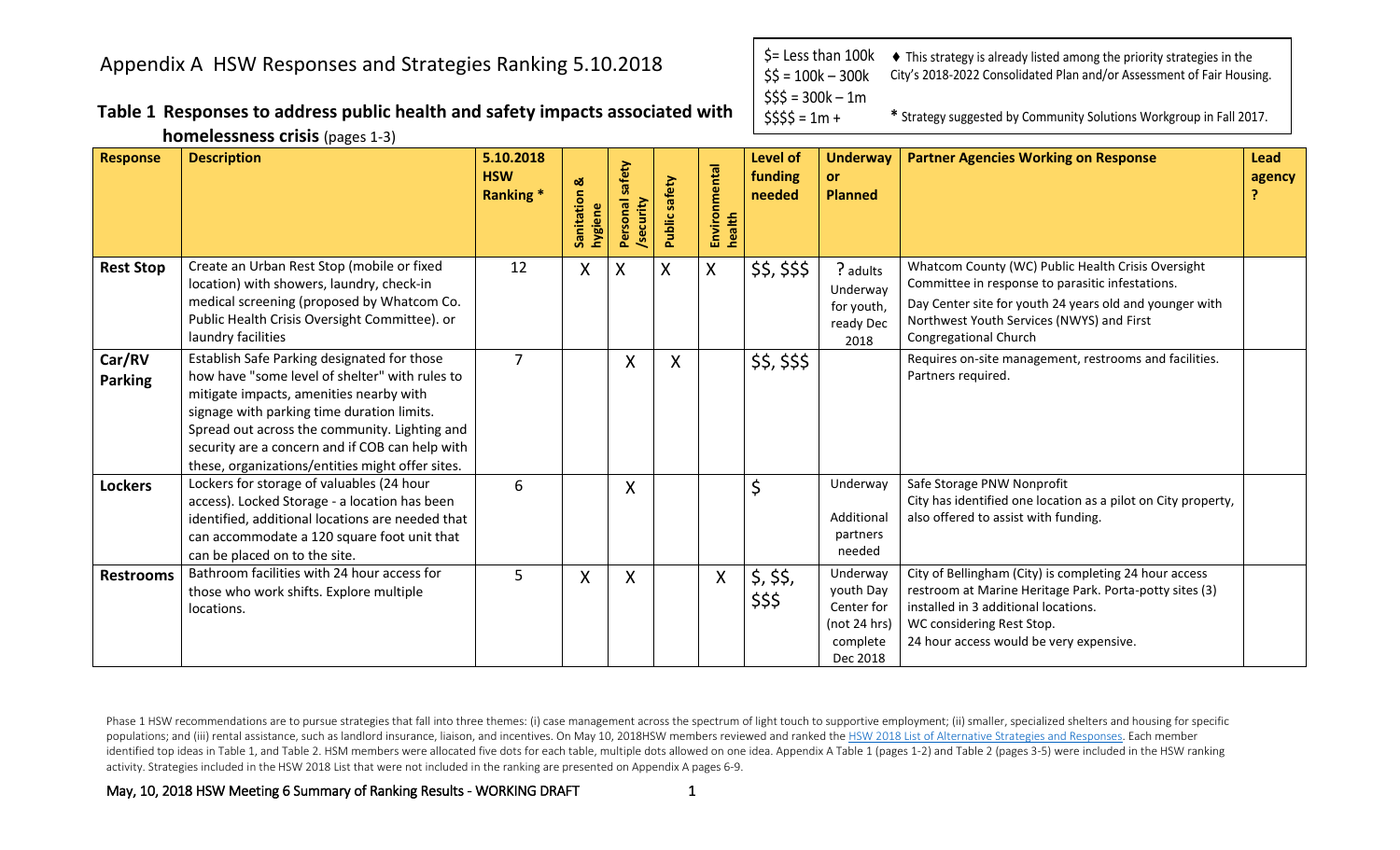| Response                     | <b>Description</b>                                                                                                                                        | 5.10.2018<br><b>HSW</b><br>Ranking* | Sanitation &<br>hygiene | safety<br>Personal<br>security | Public safety | Environmental<br>health | Level of<br>funding<br>needed              | <b>Underway</b><br><b>or</b><br><b>Planned</b>                       | <b>Partner Agencies Working on Response</b>                                                                                                                                                                                                                                                    | Lead<br>agency |
|------------------------------|-----------------------------------------------------------------------------------------------------------------------------------------------------------|-------------------------------------|-------------------------|--------------------------------|---------------|-------------------------|--------------------------------------------|----------------------------------------------------------------------|------------------------------------------------------------------------------------------------------------------------------------------------------------------------------------------------------------------------------------------------------------------------------------------------|----------------|
| <b>Showers</b>               | Shower facility with 24 hour access for those<br>who work shifts.                                                                                         | 5                                   | X                       |                                |               |                         | \$\$, \$\$\$                               | Underway<br>YWCA has<br>limited<br>shower<br>passes (at<br>capacity) | Lighthouse Mission (LMM) has purchased a shower<br>trailer, will be available summer 2018<br>HomesNow Shower Truck, will be available summer 2018<br>NWYS Day Center will have shower access<br>LMM will include shower facilities i new permanent<br>shelter. 24 hour access VERY challenging |                |
| Camping                      | Permitted camping area. Establish Safe Camps<br>for under 15 people (smaller sizes) and<br>distributed locations are better than one large<br>site.       | 4                                   |                         | X                              | X             | X                       | \$\$, \$\$\$                               |                                                                      | Partners needed.<br>Requires on-site management, restrooms and facilities.                                                                                                                                                                                                                     |                |
| Laundry<br>Program           | Laundry-Love former program is closed. The<br>program may need multiple small locations<br>that do not rely on one facility or one set of<br>benefactors. | 4                                   | Χ                       |                                |               |                         | \$ if allowed<br>use of facility<br>by or. | Underway<br>completion<br>by Dec2018                                 | Youth Day Center (< 24 years old) with Northwest Youth<br>Services (NWYS) & First Congregational Church (FCC).                                                                                                                                                                                 |                |
| Garbage<br><b>Collection</b> | Dumpsters for homeless community to discard<br>their belongings when needed.                                                                              | 3                                   |                         |                                |               | X                       | \$                                         | Underway                                                             | City of Bellingham has provided dumpsters in several<br>locations around the City for this purpose.                                                                                                                                                                                            |                |
| Short-<br>term work          | Provide "quick work" opportunities for people,<br>e.g., day labor pool.                                                                                   | $\overline{2}$                      |                         |                                |               |                         |                                            |                                                                      |                                                                                                                                                                                                                                                                                                |                |
| <b>ID Access</b>             | Provide identification processing support to<br>people, which is the first step to getting a job<br>and housing assistance.                               | 1                                   |                         | $\sf X$                        |               |                         |                                            |                                                                      |                                                                                                                                                                                                                                                                                                |                |
| <b>Camping</b>               | Use campgrounds in the off season, this is<br>community resource that already exists.                                                                     |                                     | X                       |                                | X             | X                       | \$\$, \$\$\$                               |                                                                      | Requires on-site management, restrooms, and facilities.<br>Partners required.                                                                                                                                                                                                                  |                |
| <b>Barge</b>                 | Operate floating barge with beds and showers.                                                                                                             |                                     | X                       | X                              |               |                         |                                            |                                                                      |                                                                                                                                                                                                                                                                                                |                |

Phase 1 HSW recommendations are to pursue strategies that fall into three themes: (i) case management across the spectrum of light touch to supportive employment; (ii) smaller, specialized shelters and housing for specific populations; and (iii) rental assistance, such as landlord insurance, liaison, and incentives. On May 10, 2018HSW members reviewed and ranked the HSW 2018 List of Alternative Strategies and Responses. Each member identified top ideas in Table 1, and Table 2. HSM members were allocated five dots for each table, multiple dots allowed on one idea. Appendix A Table 1 (pages 1-2) and Table 2 (pages 3-5) were included in the HSW ranking activity. Strategies included in the HSW 2018 List that were not included in the ranking are presented on Appendix A pages 6-9.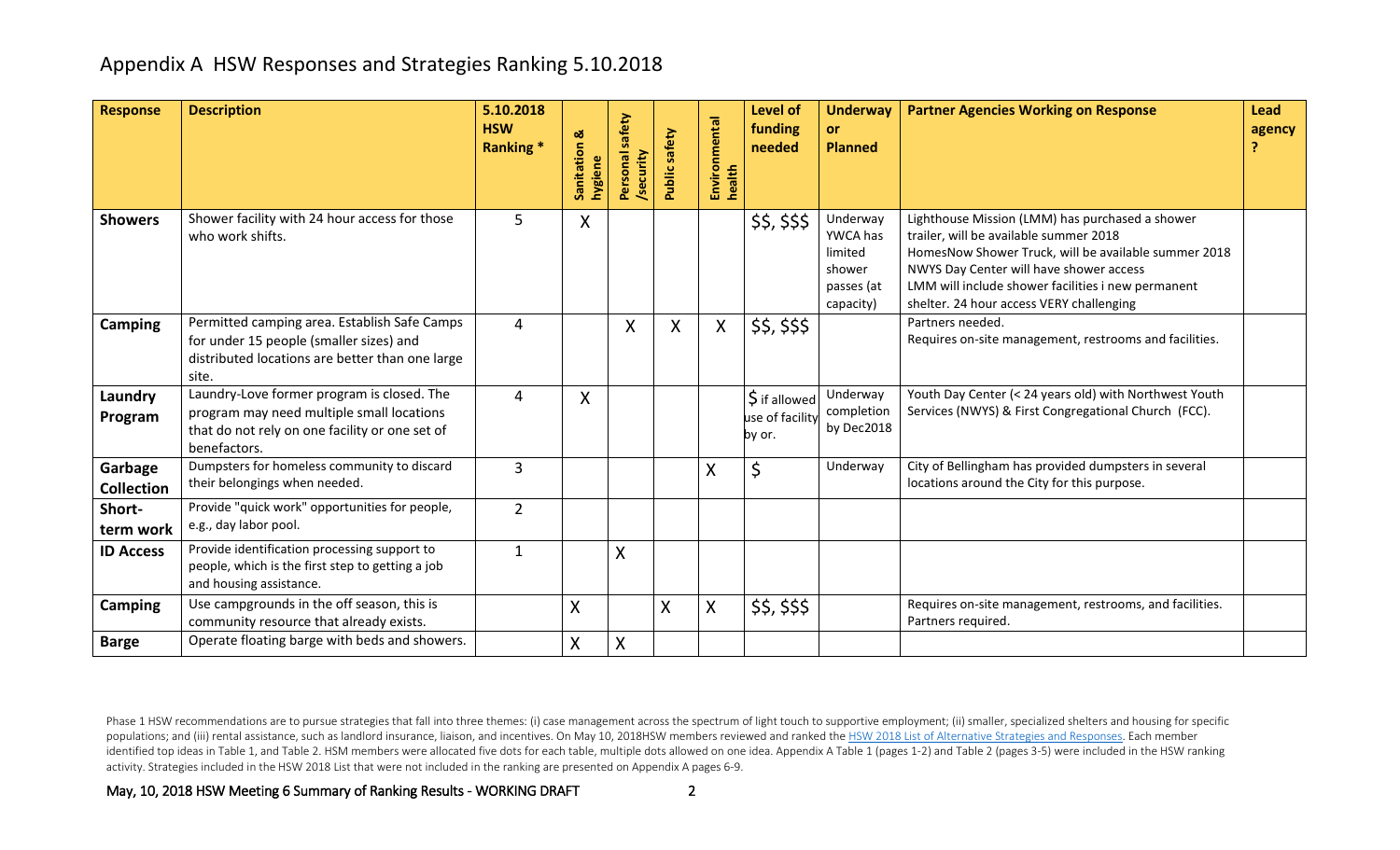#### **Table 2 Strategies to End Homelessness – even IF temporary or temporary for the individual (pages 4-6)**

| $\frac{1}{2}$ Less than 100k       | • This strategy is already listed among the priority strategies in the |
|------------------------------------|------------------------------------------------------------------------|
| $SS = 100k - 300k$                 | City's 2018-2022 Consolidated Plan and/or Assessment of Fair Housing.  |
| $$55 = 300k - 1m$<br>$$555 = 1m +$ | * Strategy suggested by Community Solutions Workgroup in Fall 2017.    |

| <b>Strategy</b>                                            | <b>Description</b> (provided by COB staff)                                                                                                                                                                                            | 5.10.2018                | <b>Funding</b>        | <b>Underway</b>                          | <b>Partner(s) &amp; Agencies Working on Strategy</b>                                                                                                                                                                                                                             | Lead ? |
|------------------------------------------------------------|---------------------------------------------------------------------------------------------------------------------------------------------------------------------------------------------------------------------------------------|--------------------------|-----------------------|------------------------------------------|----------------------------------------------------------------------------------------------------------------------------------------------------------------------------------------------------------------------------------------------------------------------------------|--------|
| $\triangle$ Case<br>Management                             | Identify available beds that could be available<br>if sufficient case worker support were<br>provided; then triage these available beds to<br>match levels of service needs with case<br>workers and/or funding for the case workers. | <b>HSW Ranking</b><br>11 | Level<br>\$\$, \$\$\$ | or Planned<br>X<br>Room for<br>expansion | Opportunity Council's Homeless Services Center/ Landlord Liaison<br>program (All genders). Lydia Place (LP) - Women only, City entered into<br>expanded case management program. Northwest Youth Services (NWYS),<br>Catholic Community Services (CCS), LP, and OC could expand. |        |
| ♦ Light-touch case<br>management                           | Light-touch case management services<br>available for people with lower<br>vulnerability, more social/job skills to get<br>them on their feet and housed quickly.                                                                     | 4                        |                       | X                                        | OC pursued and received a capacity foundation grant to pay for a one-<br>time .05 FTE of light touch services.<br>City of Bellingham (City) is considering additional funding for light touch<br>services (not necessarily with the OC).                                         |        |
| <b>Additional</b><br><b>Specialized</b><br><b>Shelters</b> | Specialized shelters with staff to supper<br>special populations (e.g., dual-diagnosis of<br>mental health and substance abuse; medical<br>recovery).                                                                                 | 5                        | \$\$\$                | X                                        | NWYS PAD Program (under 24 years of age, all genders), Domestic<br>Violence Sexual Assault Services (DVSAS) YWCA, Sun Community Services<br>and Interfaith houses used to shelter homeless families. Family Promise<br>has additional beds for families to stay together).       |        |
| <b>Smaller Shelters</b>                                    | Expand number of "family home shelters"<br>for a smaller scale and less intense setting<br>than a 200 bed shelter setting.                                                                                                            | 10<br>$\overline{3}$     |                       |                                          |                                                                                                                                                                                                                                                                                  |        |
| <b>Additional</b><br><b>Smaller Shelters</b>               | Smaller scale shelters (e.g., four bedroom<br>duplexes, which are easier to find. Sign<br>leases and support people in them.                                                                                                          | $2^{\circ}$              | \$\$\$,<br>\$\$\$\$   | $\mathsf{X}$                             | NWYS uses a master lease program approach for housing program.                                                                                                                                                                                                                   |        |
| * Landlord<br>incentives                                   | Landlord incentives can help to get people<br>into housing more quickly.                                                                                                                                                              | 5.5                      |                       | X                                        | OC will convene a small group of local experts to examine the feasibility of<br>using existing programs for this recommendation.                                                                                                                                                 |        |
| * Insurance<br>for landlords                               | Create an insurance or damage mitigation<br>fund to minimize risks to landlords renting<br>to tenants with no/poor rental history.                                                                                                    | $\overline{2}$<br>8      |                       |                                          | OC is investigating the feasibility of establishing such a fund in Bellingham,<br>and will draft a set of recommendations early this year. Whatcom County<br>funds a small program. Bellingham/W                                                                                 |        |
| Landlord<br>Liaison                                        | Find willing landowners who can be matched<br>with houseless person to offer appropriate<br>shelter within zoning that currently exists.                                                                                              | 0.5                      |                       |                                          | Note: Landlord Liaison program is operational, works with landlords who<br>have existing units. Both City and Whatcom County are funding this<br>through OC. Bellingham Housing Authority (BHA) also has a similar<br>position specific to their voucher programs.               |        |

Phase 1 HSW recommendations are to pursue strategies that fall into three themes: (i) case management across the spectrum of light touch to supportive employment; (ii) smaller, specialized shelters and housing for specific populations; and (iii) rental assistance, such as landlord insurance, liaison, and incentives. On May 10, 2018HSW members reviewed and ranked the HSW 2018 List of Alternative Strategies and Responses. Each member identified top ideas in Table 1, and Table 2. HSM members were allocated five dots for each table, multiple dots allowed on one idea. Appendix A Table 1 (pages 1-2) and Table 2 (pages 3-5) were included in the HSW ranking activity. Strategies included in the HSW 2018 List that were not included in the ranking are presented on Appendix A pages 6-9.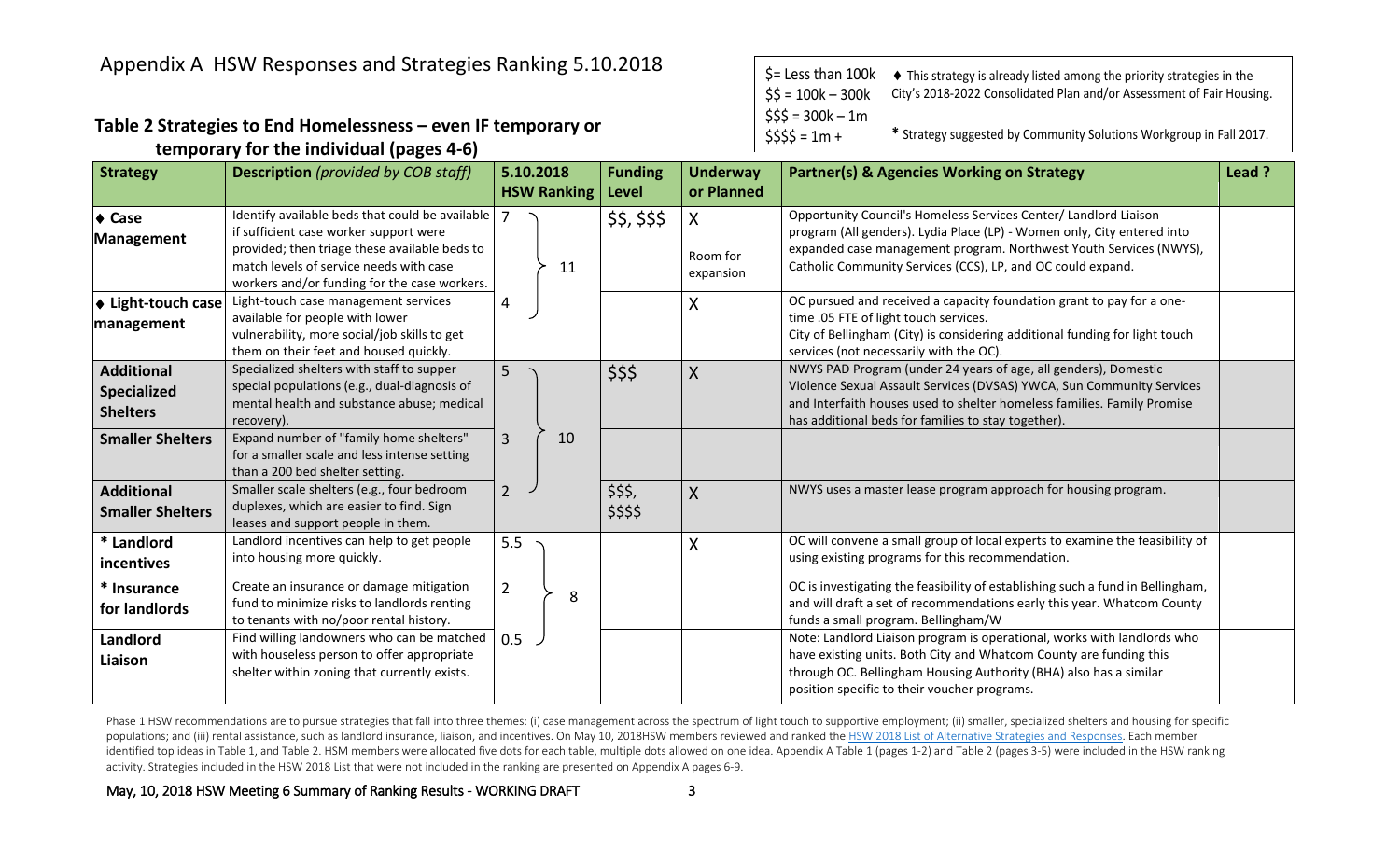| <b>Strategy</b>                                 | <b>Description</b> (provided by COB staff)                                                                                                                                                                 | 5.10.2018<br><b>HSW Ranking</b> | <b>Funding</b><br>Level | <b>Underway</b><br>or Planned    | Partner(s) & Agencies Working on Strategy                                                                                                                                                                                                                                                                 | Lead ?            |
|-------------------------------------------------|------------------------------------------------------------------------------------------------------------------------------------------------------------------------------------------------------------|---------------------------------|-------------------------|----------------------------------|-----------------------------------------------------------------------------------------------------------------------------------------------------------------------------------------------------------------------------------------------------------------------------------------------------------|-------------------|
| <b>Triage Facility</b>                          | Triage Facility for mental health will be<br>ready by next fall.                                                                                                                                           | 4                               | \$\$\$\$                | X Completion<br><b>Fall 2018</b> | Project is funded and underway.                                                                                                                                                                                                                                                                           | Whatcom<br>County |
| Re-entry<br><b>Services</b>                     | Expansion of re-entry options (e.g., Dept of<br>Corrections half-way house, sober houses).                                                                                                                 | $\overline{3}$                  |                         |                                  |                                                                                                                                                                                                                                                                                                           |                   |
| <b>Private Mental</b><br><b>Health Facility</b> | Private mental health and potential partner<br>for site by hospital, which would be bigger<br>than current triage facility.                                                                                | $2^{\circ}$                     | \$\$\$\$                |                                  | Would require a private partner.                                                                                                                                                                                                                                                                          |                   |
| ♦ Rental<br><b>Assistance</b>                   | Expand resources for rental assistance<br>vouchers.                                                                                                                                                        | $2^{\circ}$                     |                         | $\sf X$                          |                                                                                                                                                                                                                                                                                                           |                   |
| <b>Tiny Homes</b>                               | Per Whatcom County Council 2018 action                                                                                                                                                                     | $\mathbf{1}$                    |                         |                                  |                                                                                                                                                                                                                                                                                                           |                   |
| *Community<br>Liaison/Health<br><b>Worker</b>   | Develop a community liaison or trained peer<br>health worker program to help keep people<br>in housing and integrate within the broader<br>community.                                                      | $\mathbf{1}$                    |                         | $\sf X$                          | Chuckanut Health Foundation and PeaceHealth have funded Whatcom<br>Alliance for Health Advancement to explore and establish a community<br>health worker model.                                                                                                                                           |                   |
| *Supported<br>employment<br>programs            | Assess existing workforce development<br>programs, cultivate relationships with<br>employers and/ore develop linkages among<br>programs to better serve clients who are<br>homeless and formerly homeless. | $\mathbf{1}$                    |                         |                                  | OC is in the process of two related initiatives: 1) Expanding employment<br>services in a new dedicated space at 625 Cornwall Ave.<br>2) Exploring the feasibility of adding a new Supported Employment<br>program as part of the WA State Health Care Authority's Medicaid<br>Transformation Initiative. |                   |
| * Social<br>inclusion                           | Coordinate among services and programs to<br>promote social inclusion and community<br>building among formerly homeless<br>populations                                                                     |                                 |                         | $\sf X$                          | LMM started Street Connect early intervention relationship program in<br>Feb. 2018. Starting mentorship aftercare program, Fall 2018.                                                                                                                                                                     |                   |
| <b>Satellite Shelters</b>                       | Site county satellite shelters for severe<br>weather (winter shelter February 28, 2018).                                                                                                                   |                                 | \$\$<br>per year        |                                  |                                                                                                                                                                                                                                                                                                           |                   |
| ♦ Supportive<br><b>Shared Housing</b>           | Optimize current market rental with shared<br>housing strategies (use HUD resources we<br>already have).                                                                                                   |                                 |                         |                                  | This is similar to the "Additional Smaller Shelter" item above, a strategy<br>in which nonprofits operate group style homes with supports, and<br>fewer rental assistance resources needed (with lower cost of shared<br>housing).                                                                        |                   |

Phase 1 HSW recommendations are to pursue strategies that fall into three themes: (i) case management across the spectrum of light touch to supportive employment; (ii) smaller, specialized shelters and housing for specific populations; and (iii) rental assistance, such as landlord insurance, liaison, and incentives. On May 10, 2018HSW members reviewed and ranked the HSW 2018 List of Alternative Strategies and Responses. Each member identified top ideas in Table 1, and Table 2. HSM members were allocated five dots for each table, multiple dots allowed on one idea. Appendix A Table 1 (pages 1-2) and Table 2 (pages 3-5) were included in the HSW ranking activity. Strategies included in the HSW 2018 List that were not included in the ranking are presented on Appendix A pages 6-9.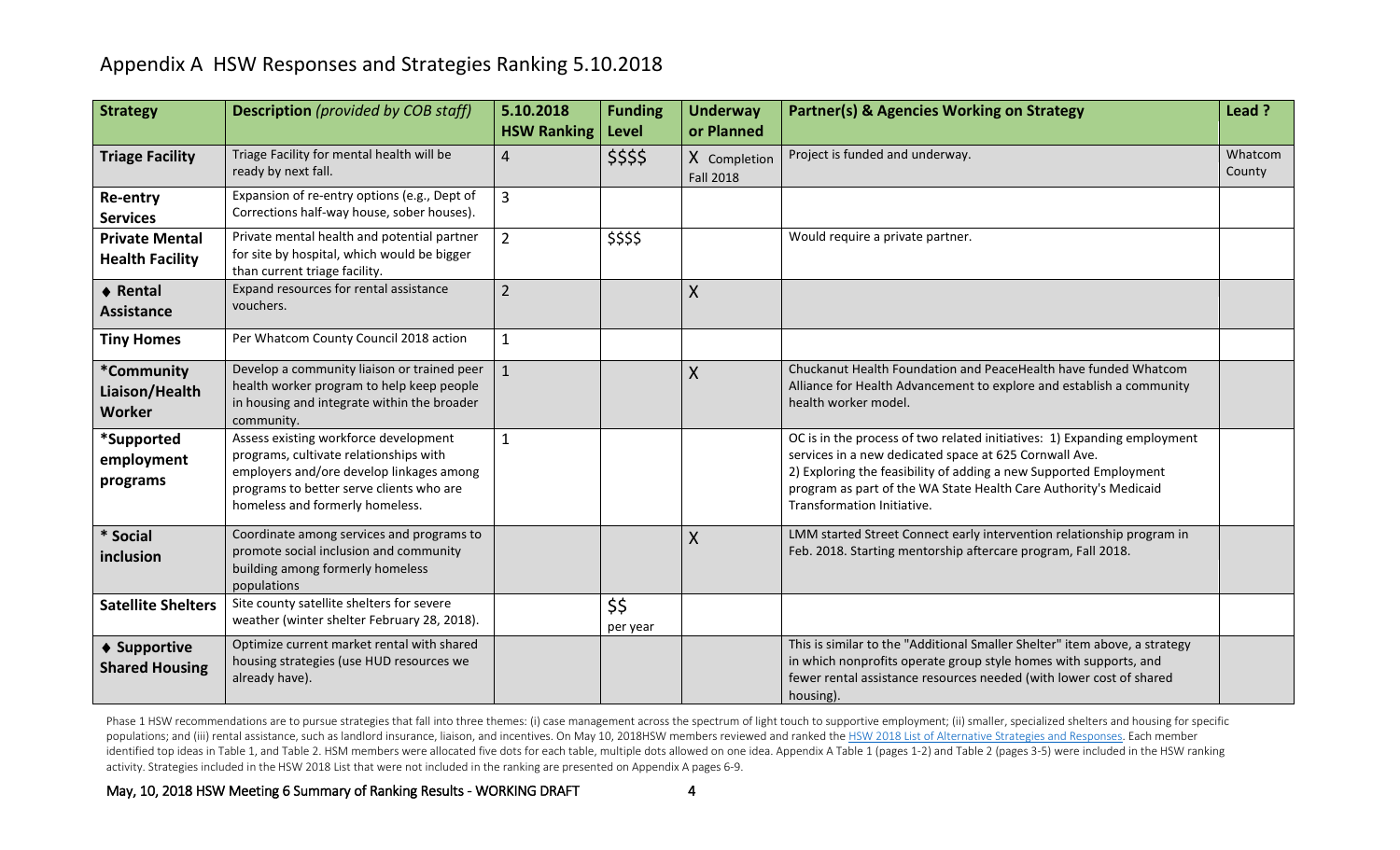| <b>Strategy</b>                              | <b>Description</b> (provided by COB staff)                                                                               | 5.10.2018<br><b>HSW Ranking   Level</b> | <b>Funding</b> | <b>Underway</b><br>or Planned | <b>Partner(s) &amp; Agencies Working on Strategy</b>                       | Lead ? |
|----------------------------------------------|--------------------------------------------------------------------------------------------------------------------------|-----------------------------------------|----------------|-------------------------------|----------------------------------------------------------------------------|--------|
| <b>Drug Court</b><br><b>Housing</b>          | Develop dedicated recovery housing for<br>drug court participants to increase the<br>efficacy of the Drug Court program. |                                         |                | $\lambda$                     | Speed up Drug Court Housing                                                |        |
| <b>Mental Health</b><br><b>Court Housing</b> | Create Mental Health Court Housing                                                                                       |                                         |                |                               |                                                                            |        |
| <b>Purchase Hotel</b>                        | Buy a hotel and house people temporarily<br>until they move into housing.                                                |                                         | \$\$\$\$       |                               | Would require a partner agency to manage hotel/provide case<br>management. |        |

Phase 1 HSW recommendations are to pursue strategies that fall into three themes: (i) case management across the spectrum of light touch to supportive employment; (ii) smaller, specialized shelters and housing for specific populations; and (iii) rental assistance, such as landlord insurance, liaison, and incentives. On May 10, 2018HSW members reviewed and ranked the HSW 2018 List of Alternative Strategies and Responses. Each member identified top ideas in Table 1, and Table 2. HSM members were allocated five dots for each table, multiple dots allowed on one idea. Appendix A Table 1 (pages 1-2) and Table 2 (pages 3-5) were included in the HSW ranking activity. Strategies included in the HSW 2018 List that were not included in the ranking are presented on Appendix A pages 6-9.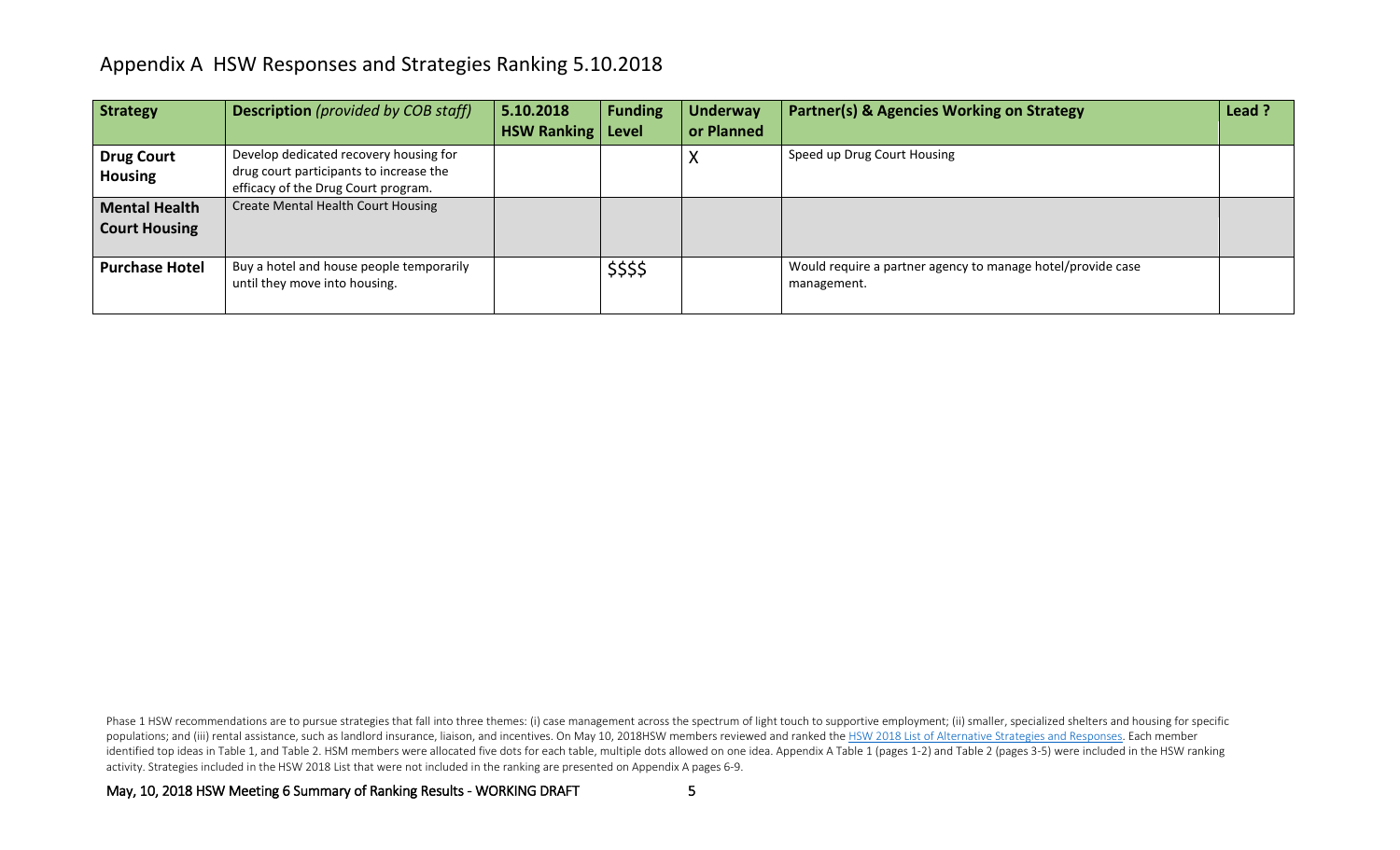Additional strategies adopted in the HSW 2018 List of Alternative Strategies and Responses are presented in the following pages 6-9. These strategies were prepared by the City of Bellingham Community Solutions Workgroup in Fall 2017, and adopted by the HSW to add to their list of strategies on March 22, 2018.

| <b>Strategy</b>                                                          | <b>Description</b> (provided by COB staff)                                                                                                                                                                                                                                                                                                                                                                                                                                                                                                                   | <b>Underway or</b><br><b>Planned</b>                                                   | Partner(s) & Agencies Working on Strategy                                                                                                                                                                                                                                                                                                                  | Lead ?                                            |
|--------------------------------------------------------------------------|--------------------------------------------------------------------------------------------------------------------------------------------------------------------------------------------------------------------------------------------------------------------------------------------------------------------------------------------------------------------------------------------------------------------------------------------------------------------------------------------------------------------------------------------------------------|----------------------------------------------------------------------------------------|------------------------------------------------------------------------------------------------------------------------------------------------------------------------------------------------------------------------------------------------------------------------------------------------------------------------------------------------------------|---------------------------------------------------|
| <b>Infrastructure</b><br><i>improvements</i>                             | Acquire, preserve, and improve existing, affordable apartment blocks in the city<br>(purchase units in gentrifying areas).                                                                                                                                                                                                                                                                                                                                                                                                                                   | 2018 City<br>addressing gap<br>in affordable<br>inventory.                             | All local and regional affordable housing development,<br>management, and financing agencies; County; private<br>development community.                                                                                                                                                                                                                    | City of<br>Bellingham<br>Community<br>Development |
| <b>Construct new</b><br>housing units                                    | City Planning staff is working with Council to ease zoning constraints that restrict<br>unreasonable development. Funding for dedicated affordable housing available<br>through NOFAs and Acquisition & Opportunity Fund.                                                                                                                                                                                                                                                                                                                                    | Ongoing by City                                                                        | All local and regional affordable housing development,<br>management, financing agencies; County; private<br>development community.                                                                                                                                                                                                                        | City of<br>Bellingham                             |
| <b>Change zoning</b>                                                     | Improve City of Bellingham zoning to support greater diversity of housing products<br>in the market by addressing the inventory gap.                                                                                                                                                                                                                                                                                                                                                                                                                         | Under review                                                                           | All, community advocacy.                                                                                                                                                                                                                                                                                                                                   |                                                   |
| <b>Access more</b><br>funding to expand<br>housing case<br>managers      | This strategy addresses service gaps. Currently, housing service providers have seen<br>caseloads grow, without extra funding. By funding more case managers, households<br>on the housing interest pool could be moved into appropriate stable housing more<br>quickly Landlord liaisons have also been successful in working with private landlords<br>and private management companies to make more housing units available to house<br>those with housings vouchers or barriers to housing in their rental history (criminal<br>charges, credit issues). | Under review                                                                           | City, PeaceHealth, and partner agencies providing housing<br>case management and/or landlord liaison services.<br>Next steps include: seeking other funding opportunities<br>that may also include additional taxes. Re-evaluate<br>current funding for Case Management and Rental<br>Assistance to ensure appropriate balance within existing<br>funding. | Whatcom<br>County                                 |
| Create a rental<br>rehab program<br>with funds available<br>to landlords | Property owners who rent to Section 8 and other voucher holders must pass health<br>and safety inspections, which are a bit more rigorous than Bellingham's own rental<br>registry inspection. In order to increase inventory available to these tenants, this<br>strategy would develop a funding program which landlords could use to make health<br>and safety repairs/upgrades to meet those standards.                                                                                                                                                  | Impacted by<br>state capital<br>budget delay<br>Stakeholder group<br>planned for 2018. | Opportunity Council, Lydia Place, Bellingham/Whatcom<br>County Housing Authority, Northwest Youth Services,<br>City.                                                                                                                                                                                                                                       | Opportunity<br>Council.                           |
| <b>Housing equity</b><br>audit by<br>neighborhood                        | This strategy addresses the cultural gap and barrier of public opposition to allowing<br>more diversity of housing types in all neighborhoods. In the past, cities have done<br>equity audits of public investments, such as parks and transportation. Conducting a<br>systemic housing equity audit would allow decision-makers to talk in more concrete<br>terms about the disparities in access to housing by neighborhood, and could inform<br>planning decisions.                                                                                       | Planned for<br>2018-2019.                                                              | TBD Next steps include: submitting the Consolidated Plan<br>to HUD in May 2018, Community Development staff will<br>consult with other departments for guidance on<br>conducting an equity audit by neighborhood; Existing<br>data can be compiles and previewed by the CDAB.                                                                              | City of<br>Bellingham                             |

*Note: The strategies on pages 7-8 were not included in the May ranking.*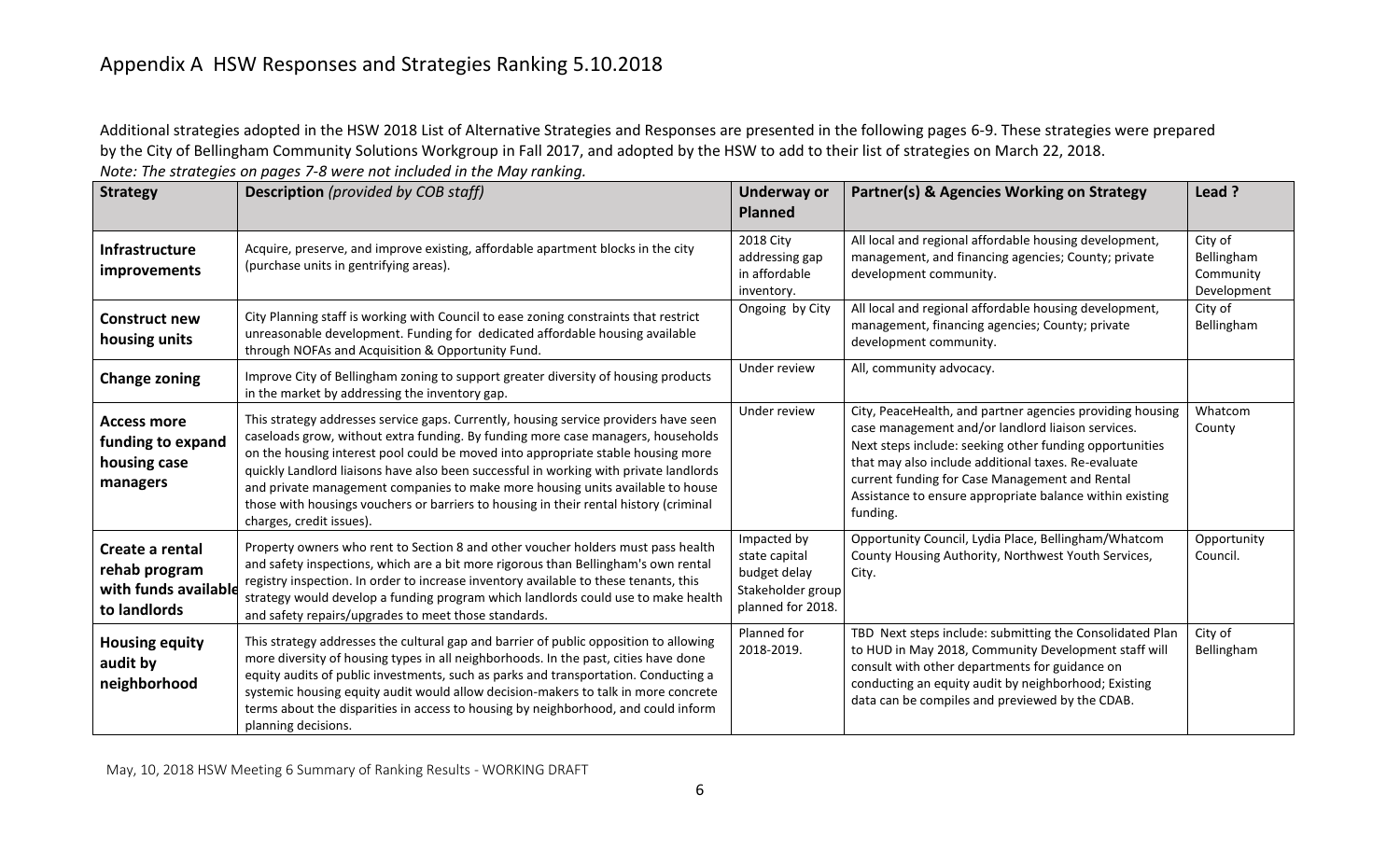| <b>Strategy</b>                                                                                                     | <b>Description</b> (provided by COB staff)                                                                                                                                                                                                                                                                                                                                                                                                                                                                                                                                                                                                                                                                                                       | <b>Underway or</b><br><b>Planned</b>                                                                                                         | Partner(s) & Agencies Working on Strategy                                                                                                                                                                                                                                                                                                                                                                                  | Lead ?                                                |
|---------------------------------------------------------------------------------------------------------------------|--------------------------------------------------------------------------------------------------------------------------------------------------------------------------------------------------------------------------------------------------------------------------------------------------------------------------------------------------------------------------------------------------------------------------------------------------------------------------------------------------------------------------------------------------------------------------------------------------------------------------------------------------------------------------------------------------------------------------------------------------|----------------------------------------------------------------------------------------------------------------------------------------------|----------------------------------------------------------------------------------------------------------------------------------------------------------------------------------------------------------------------------------------------------------------------------------------------------------------------------------------------------------------------------------------------------------------------------|-------------------------------------------------------|
| <b>Regular check-ins</b><br>between funders<br>and service<br>providers t adapt<br>to changing needs<br>and trends. | This strategy addresses a collaboration and communication gap. Some service<br>providers reported that their grants sometimes held them to standards that were<br>not appropriate or effective measures of success, and that situations and needs are<br>ever-changing. Having more frequent, face-to-face communication with donors, and<br>having donors strategically align standards with one another whenever feasible,<br>could help avoid some of these problems and make services dollars more impactful.                                                                                                                                                                                                                                | Planned at least<br>quarterly<br>throughout 2018                                                                                             | Whatcom County. The City and County are meeting to<br>discuss common agency contracts and potential alignments<br>of performance measures. The City and County both will<br>continue to facilitate open dialogue and discussion with<br>grantees. Additional coordinate resources meetings will<br>occur in 2018 where agencies and funders can together<br>discuss adapting to hanging service needs in the<br>community. | City of<br>Bellingham                                 |
| <b>Promote social</b><br>inclusion                                                                                  | Coordinate among services and programs to promote social inclusion and<br>community building. The desire to belong and to be accepted is a fundamental<br>human need. Our workgroup discussion and survey of service providers revealed<br>that a lack of social inclusions is a significant barrier to successful housing and<br>recovery for the homeless population, and no current programs explicitly target this<br>gap. There are many local community organizations (such as various interest clubs,<br>WWU, faith groups) who could participate by introducing clients to a new hobby or<br>giving them something to do and new friends with whom to do it. There is a need to<br>coordinate and enlist volunteers to make this happen. | <b>LMM STREET</b><br><b>CONNECT early</b><br>intervention<br>relationship<br>program Feb<br>2018<br>LMM aftercare<br>Mentorship Fall<br>2018 | Whatcom County Coalition to End Homelessness, partner<br>agencies providing case management for people<br>experiencing homelessness or newly housed, faith-based<br>and other community groups<br>LMM or partner agencies engage centers for the newly-<br>housed as well as community building groups to assess<br>feasibility. LMM or partner agencies network them                                                      | Lighthouse<br>Mission<br>Ministries<br>(LMM)          |
| Community-wide<br>training on how to<br>connect with and<br>include homeless<br>population                          | Some organizations within the community (such as the public library, school district,<br>and health department) have had a great success with trainings that help public<br>employees better understand the trauma of homelessness and create more<br>welcoming environments for those who are experiencing homelessness. This<br>strategy would help to address a lack of social inclusion by offering training at the<br>community level.                                                                                                                                                                                                                                                                                                      | February 2018<br>going forward                                                                                                               | City, Whatcom County Coalition to End Homelessness and<br>Whatcom County (lead) will establish formal training<br>committee consisting of community providers. Initial<br>goals will be to review existing survey results on<br>indentified training needs and then update those results.<br>A plan for ongoing training and topics will be created.                                                                       | Whatcom<br>County                                     |
| <b>Create tenant</b><br>transition<br>programs                                                                      | Increase programs that enable and empower tenants who receive subsidized<br>housing to eventually transition out and become integrated within the community.<br>Housing costs continue to rise, even as wages do not. There's is a disincentive for<br>beneficiaries of low-income housing to seek employment opportunities or earn<br>higher wages, as doing so could disqualify the tenant from their housing, without<br>the ability to afford living anywhere else. This strategy aims to investigate the<br>prevelance of this "benefits cliff" with regard to housing, and learn how to help<br>households eventually transition to financial independent.                                                                                 | Spring 2018<br>survey close and<br>analysis by<br>partners will be<br>conducted                                                              | City, Whatcom County, Whatcom Dream<br>Next steps include: identifying the prevalence of issue:<br>COB consolidated plan survey closes Feb 2018); BHA<br>survey of program participants (sample size complete Jan<br>2018); Identify possible solutions; Convene with partner<br>organizations to review survey data, develop next steps.                                                                                  | Bellingham/Wh<br>atcom County<br>Housing<br>Authority |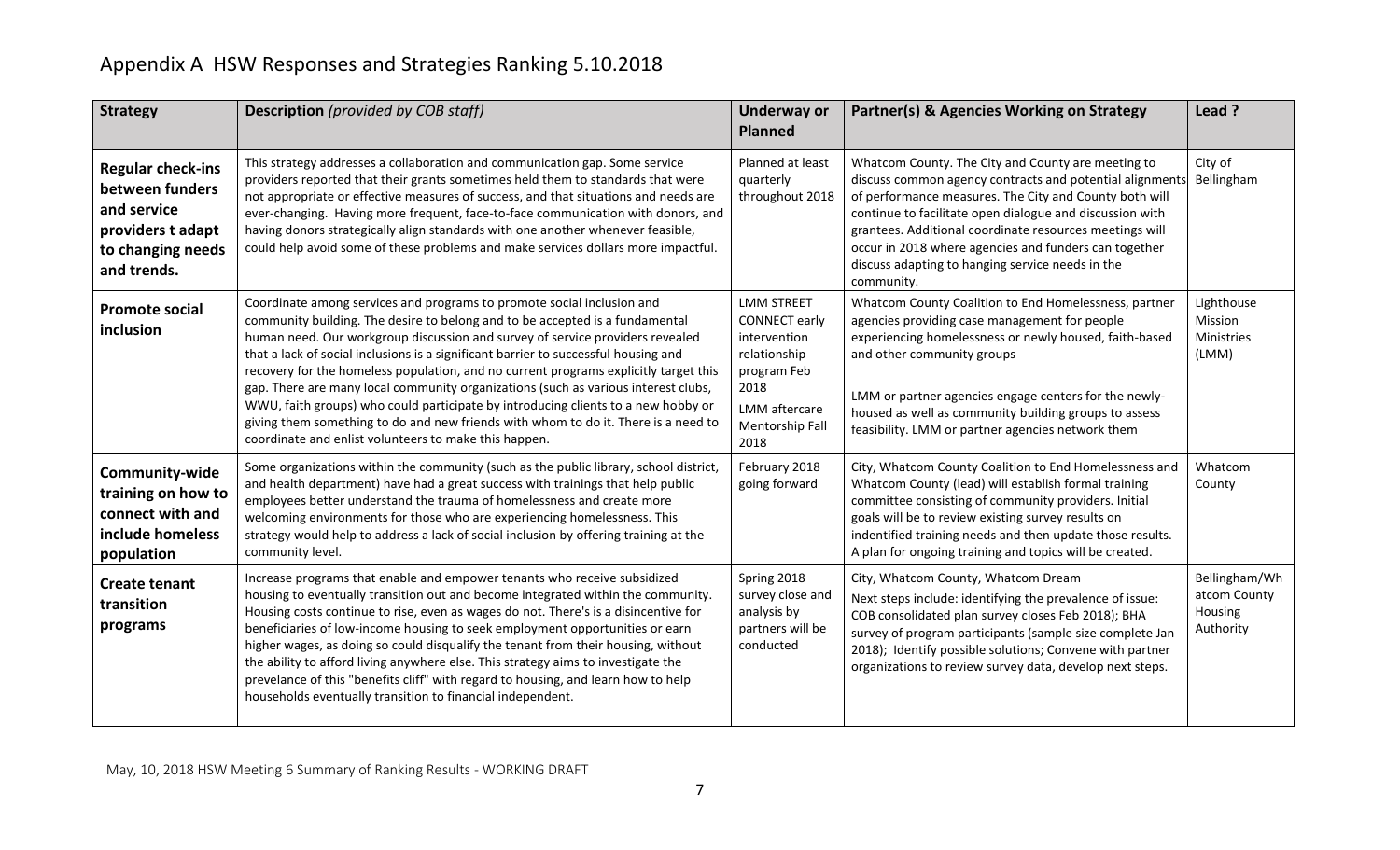| <b>Expand mobile</b><br>health services                                                                                                                                       | The most vulnerable clients in need of a variety of physical and mental health<br>services have multiple barriers to making and keeping appointments at disbursed<br>office locations. Bring the services to the client is a best practice for overcoming<br>these barriers, though the availability of these mobiles services is less than the need.                                                                                                                                                                                                                                                                                                                                                                                                                                                                                                                         |                              | Unity Care, SeaMar (federally qualified health centers)<br>WC will discuss the need with local FQHCs to determine<br>what opportunities may exist.                                                                                                                                                                                                                         | Whatcom<br>County Health<br>Department |  |  |  |
|-------------------------------------------------------------------------------------------------------------------------------------------------------------------------------|-------------------------------------------------------------------------------------------------------------------------------------------------------------------------------------------------------------------------------------------------------------------------------------------------------------------------------------------------------------------------------------------------------------------------------------------------------------------------------------------------------------------------------------------------------------------------------------------------------------------------------------------------------------------------------------------------------------------------------------------------------------------------------------------------------------------------------------------------------------------------------|------------------------------|----------------------------------------------------------------------------------------------------------------------------------------------------------------------------------------------------------------------------------------------------------------------------------------------------------------------------------------------------------------------------|----------------------------------------|--|--|--|
| <b>Study options for</b><br>transportation<br>services                                                                                                                        | Transportation is a major barrier for many homeless individuals and families as they<br>search for housing. Opportunities to get to apartment viewings and turn in rental<br>applications can be spontaneous and immediate. Additionally, caseworkers report<br>they spend a significant amount of time with clients just driving them to<br>appointments for various services. General transportations services may be needed<br>depending on this issues aligns with other strategies being pursued.                                                                                                                                                                                                                                                                                                                                                                        | Began second<br>half of 2018 | TBD After WC Health Department completes initial<br>investigation for the strategy above, the City will evaluate<br>the unmet need for non-medical transportation. May<br>include convening a stakeholder group of service<br>providers or informal survey to asses if time and money<br>spent for transportation could be better provided by a<br>transportation service. | City of<br>Bellingham                  |  |  |  |
| <b>Create additional</b><br>staff position to<br>leverage resources<br>and funding                                                                                            | This strategy if meant to generate new funding sources and new affordable housing<br>units via a new staff position crafted to leverage funding and multiple housing<br>resources. More research would seek to define specific tasks and services needed to<br>promote additional development and generate financing interest. Utilize innovative<br>new funding models which are already being implemented elsewhere to build new<br>housing. Such a position would be contingent upon renewal of the Housing Levy.<br>The City Council's recommendation to put a second levy to voters will likely be in<br>May 2018. If approved by the Council and public, the City will consult with partner<br>agencies to develop a potential job descriptions and scope. n the meantime, the City<br>is looking at other opportunities to be more proactive above housing production. | Planned                      | Opportunity Council, PeaceHealth                                                                                                                                                                                                                                                                                                                                           | City of<br>Bellingham                  |  |  |  |
|                                                                                                                                                                               | Many other strategies were also identified by the workgroup but not prioritized They are included here for reference, as future priorities may change.                                                                                                                                                                                                                                                                                                                                                                                                                                                                                                                                                                                                                                                                                                                        |                              |                                                                                                                                                                                                                                                                                                                                                                            |                                        |  |  |  |
|                                                                                                                                                                               | * Public education / engagement: work to better inform the public about the housing system and how it works.                                                                                                                                                                                                                                                                                                                                                                                                                                                                                                                                                                                                                                                                                                                                                                  |                              |                                                                                                                                                                                                                                                                                                                                                                            |                                        |  |  |  |
|                                                                                                                                                                               | * Redefine definition of family (no more than 3 unrelated individuals).                                                                                                                                                                                                                                                                                                                                                                                                                                                                                                                                                                                                                                                                                                                                                                                                       |                              |                                                                                                                                                                                                                                                                                                                                                                            |                                        |  |  |  |
| * Tenant education: more support through trained Peer Advocates, as well as from case managers or landlord liaisons, with skills training as to how to be a successful tenant |                                                                                                                                                                                                                                                                                                                                                                                                                                                                                                                                                                                                                                                                                                                                                                                                                                                                               |                              |                                                                                                                                                                                                                                                                                                                                                                            |                                        |  |  |  |
| * Agencies need to continue to equip their staff with evidence-based training to better serve people with high needs and facilitate transitions along the continuum.          |                                                                                                                                                                                                                                                                                                                                                                                                                                                                                                                                                                                                                                                                                                                                                                                                                                                                               |                              |                                                                                                                                                                                                                                                                                                                                                                            |                                        |  |  |  |
| * Provide a forum where comprehensive solutions can be vetted and funders, service providers, development and landlord community, can propose how they could be t contribute. |                                                                                                                                                                                                                                                                                                                                                                                                                                                                                                                                                                                                                                                                                                                                                                                                                                                                               |                              |                                                                                                                                                                                                                                                                                                                                                                            |                                        |  |  |  |
|                                                                                                                                                                               | Brainstorm ways the City can bring more willing development partners to the table.                                                                                                                                                                                                                                                                                                                                                                                                                                                                                                                                                                                                                                                                                                                                                                                            |                              |                                                                                                                                                                                                                                                                                                                                                                            |                                        |  |  |  |
|                                                                                                                                                                               | * A shared data system to help us manage high-utilizers of the ES, ED and BH crisis services, build on the Intensive Case Management System at WAHA (I.e., GRACE)                                                                                                                                                                                                                                                                                                                                                                                                                                                                                                                                                                                                                                                                                                             |                              |                                                                                                                                                                                                                                                                                                                                                                            |                                        |  |  |  |
|                                                                                                                                                                               | * Agencies at all levels of the continuum need to capture information for our system to better facilitate care transitions.                                                                                                                                                                                                                                                                                                                                                                                                                                                                                                                                                                                                                                                                                                                                                   |                              |                                                                                                                                                                                                                                                                                                                                                                            |                                        |  |  |  |